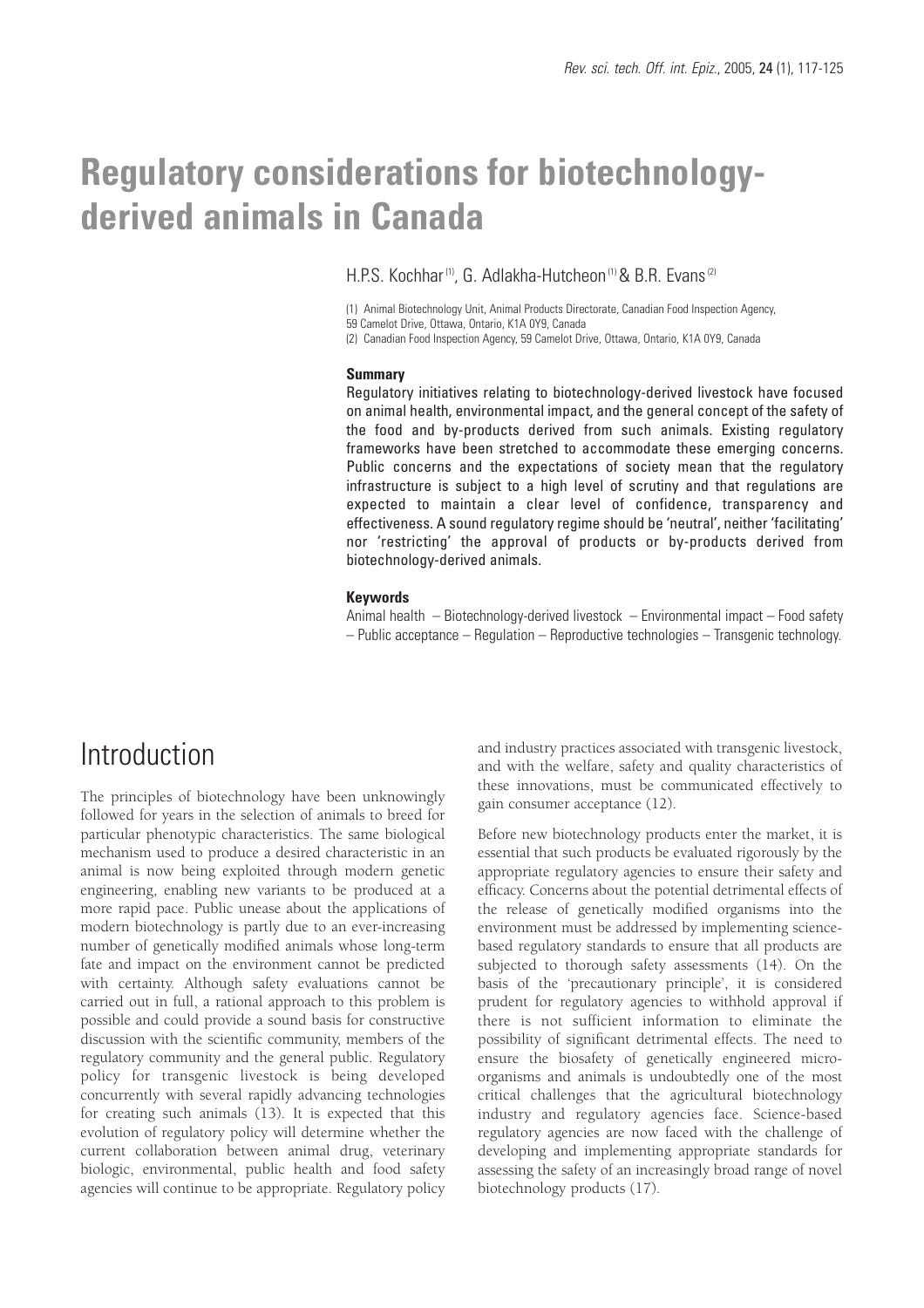The regulatory implications for reproductive technologies, including transgenic technology, were reviewed by Evans in 1999 (8). The present review will identify the key considerations for developing an effective regulatory framework, and touch on the concerns shared by industry and regulators in the development of policy to guide the use of transgenesis in livestock agriculture. The key message is, however, that for the development of regulatory instruments, the bodies promoting the use of regulatory controls, the authorities responsible for regulations and the stakeholders affected by regulations must all be fully involved in the process; acting together, these groups can provide the best possible balance of science, societal values, economic impact and general welfare. The main objective of this paper is to summarise the issues and challenges related to the regulation of animal health and production applications of agricultural biotechnology, with a focus on the relevance of the Canadian experience in developing and implementing regulatory standards for biotechnology-derived animals.

# Biotechnology-derived animals

# **Background**

Transgenic animals first emerged during the mid-1980s with reports of success in mice (15). The ability to alter the genome of an animal by introducing exogenous deoxyribonucleic acid (DNA) was a major technological advance in biotechnology and animal agriculture. Transgenic animals are produced by the introduction of a small fragment of DNA into pre-implantation embryos. Through this technique, scientists have been able to add, delete, silence or partially inactivate genes of interest. Genes can be inserted into animals in such a way that they are expressed in a particular tissue. Production of transgenic livestock provides a method of rapidly introducing 'novel' genes into poultry, cattle, swine, sheep, goats and fish. Transgenic animals are generally produced for four reasons:

- to improve animal health
- to increase productivity and improve product quality

– to mitigate the environmental impact of food animal production

– to produce bio-pharmaceuticals and industrial biochemical products.

There is a great deal that is not yet understood, including how genes that are knocked out are compensated for by other pathways and how epigenetic phenomena affect gene expression in the whole animal. Technologies in this field are becoming more and more sophisticated but much remains to be learnt in order to optimise these procedures in a responsible manner.

### **Applications**

There are numerous potential applications of transgenic methodology for developing new or altered strains of agriculturally important livestock (Table I). Practical applications of this technology in livestock production include:

- improved milk production
- increased growth rates
- increased disease resistance
- increased prolificacy

– altered cell and tissue characteristics for biomedical research.

In agriculture, the use of transgenic animals is being investigated as a potential way of developing breeding stock to enhance production traits (such as growth rate and feed efficiency), mitigate environmental impacts or increase disease resistance. Potential human health applications of this technology include producing biopharmaceuticals, and generating organs, tissues and cells for xenotransplantation.

There have also been reports of the production of transgenic cows with altered casein, and others that have an increased resistance to mastitis, with the secondary benefit of reducing dependence on anti-microbial agents. Growth hormone genes have been inserted into sheep to produce faster-growing lambs, with increased feed efficiency for a net increase in productivity. Transgenic pigs have been produced by inserting in their genome a phytase gene that is expressed in salivary glands (9). This allows such swine to digest phosphorus more efficiently, which reduces the excretion of phosphorus into manure.

Production of biopharmaceuticals (animal 'pharming') has been achieved by generating transgenic animals that express novel proteins in secretions such as milk or seminal plasma. A range of polyclonal and monoclonal human antibodies, industrial biochemicals such as spider silk, and other proteins for treatment of human diseases have been generated through animal 'pharming'. The latest achievement has been the 'double-knockout pig' (16), which may eventually lead to the production of organs and cells such as pancreatic islet cells to treat diabetes, or kidneys for transplantation into humans.

It is important to note, however, that the production capability of genetically selected and/or genetically modified animals will be realised only when their true genetic potential is attained through appropriate environmental and management measures (2).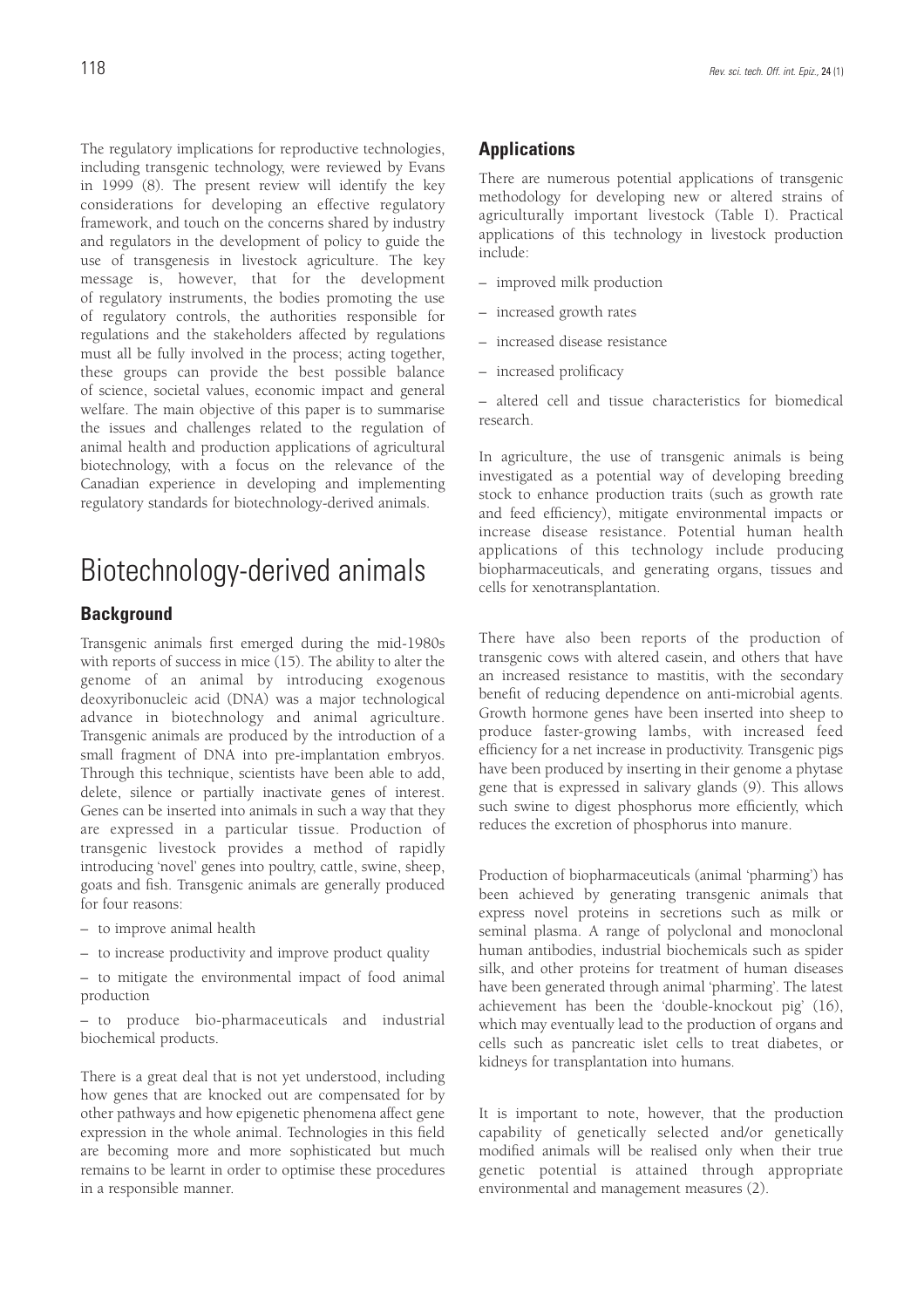#### **List of transgenic animals and the stated purposes for which they are being developed**

| <b>Type of animal</b> | <b>Modification</b>                                          | Intended end use                                     |
|-----------------------|--------------------------------------------------------------|------------------------------------------------------|
| Cattle                | Produce pharmaceutical proteins                              | Pharmaceutical production                            |
|                       | Increase disease resistance                                  | Human consumption                                    |
|                       | Increase milk and meat production                            | Human consumption                                    |
|                       | Produce organs which are less likely to be rejected          | Xenotransplantation                                  |
| Chickens              | Produce pharmaceutical proteins in eggs                      | Pharmaceutical production                            |
| Goats                 | Produce pharmaceutical proteins                              | Pharmaceutical production                            |
|                       | Produce industrial proteins                                  | Production of new materials                          |
| Monkeys               | Develop rhesus monkeys as research models for human diseases | Research                                             |
| Pigs                  | Boost lean meat production                                   | Human consumption                                    |
|                       | Produce pharmaceutical proteins                              | Pharmaceutical production                            |
|                       | Create a research model for human diseases                   | Research                                             |
|                       | Decrease phosphorous content in pig manure to improve feed   |                                                      |
|                       | efficiency and environmental protection                      | Human consumption                                    |
|                       | Produce organs which are less likely to be rejected          | Xenotransplantation                                  |
| Sheep                 | Produce pharmaceutical proteins                              | Pharmaceutical production                            |
|                       | Increase milk and wool production                            | Human consumption, production of fibre               |
| Fish                  | Increase growth rates and food conversion efficiency         | Human consumption                                    |
|                       | Increase disease resistance or cold tolerance                | Human consumption, ornamentals and companion animals |
|                       | Alter the colour of a fish under certain conditions          | Ornamentals and companion animals, environmental     |
|                       |                                                              | detectors of pollutants                              |
|                       | Engineer fish with sterile or deleterious genes              | Biological control of non-indigenous species         |
|                       | Produce pharmaceutical proteins                              | Pharmaceutical production                            |

# **Criteria for developing biotechnology-derived animals**

Whether transgenic technology is adopted for use in agriculture will largely depend on the perceived benefits and risks for humans, as well as the potential impact on the overall health and welfare of farm animals. Some of the more pertinent criteria that must be considered in the light of potential safety concerns are discussed below.

### Benefits to human health, animal health and the environment

A key objective is to enhance the quality of life for humans without compromising (and preferably while improving) the health and welfare of domestic livestock. The assessable benefits include:

- reduced antibiotic use
- reduced pathogen loads
- enhanced metabolic efficiencies
- increased disease resistance.

The costs and benefits of transgenic animal development may need to be assessed in the context of intended use. For example, the development of transgenic livestock intended to become founders of lines used for pharmaceutical production may be justified because it has the potential to be of great benefit to society. Another example is the development of transgenic animals that have reduced pollutants in their excretion and which, therefore, benefit the environment (as mentioned above, pigs have been developed with phytase genes in their salivary glands to reduce phosphorus output). The goals of preserving human health and the environment are well served by such biotechnologies that reduce environmental pollution.

### Safe and ethical propagation

The criteria for selecting desirable traits to be propagated through transgenic technology are largely based on the demand for specific commercially valuable characteristics. Good science alone cannot ensure public acceptance of transgenic livestock; if the implications of this technology are poorly communicated to the public the likelihood that they will accept such animals is severely reduced. When developing and regulating the commercial applications of biotechnology, the animal biotechnology industry and regulatory agencies must address society's expectations about the safety of this technology and must consider their ethical concerns regarding the conservation of genetic material, the maintenance of diversity and the sustainability of agriculture.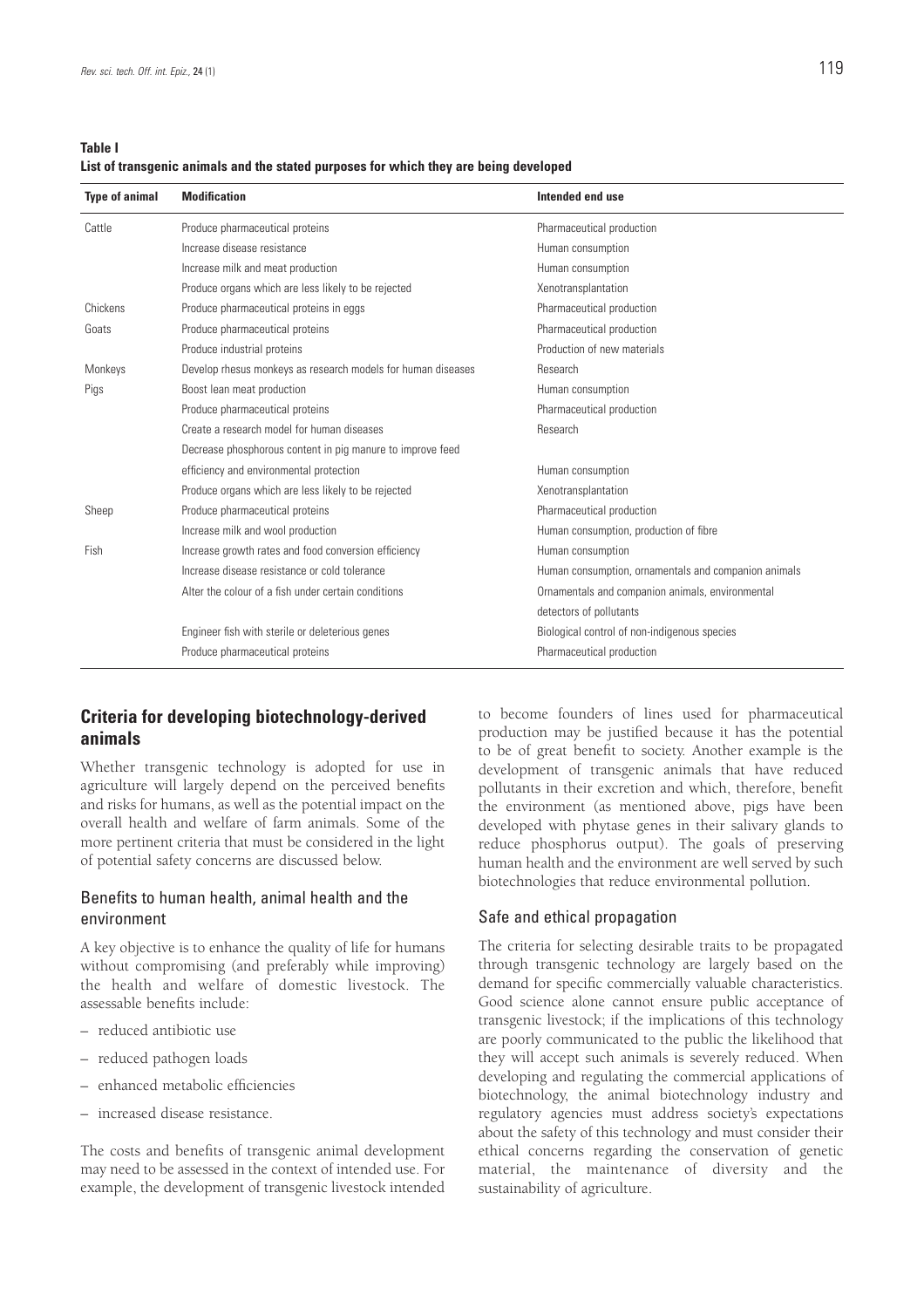### Animal welfare considerations

Some aspects of gene transfer also have the potential to cause unpredicted harm, such as infectious disease hazards or impaired reproduction. For example, some transgenic technologies could potentially lead to the activation and recombination of endogenous retroviruses, leading to increased virulence. Moreover, using nuclear transfer techniques to propagate genetic modifications may increase risks to the reproductive health and welfare of both surrogate dams and transgenic offspring, due to foetal oversize and perinatal mortalities (11, 18). Modern producer practices, societal values and expectations, and regulatory initiatives will weigh heavily against the development of any animals, transgenic or not, that would result in significantly increased risk of abortions and stillbirths, dystocia, neonatal losses, physiological or anatomic dysfunctions, or other impairments.

### Source of transgenes

Transgenic animals may be generated by the introduction of genes obtained from a number of sources, including:

- animals of the same species
- animals of a different species
- microbes
- human cells
- *in vitro* nucleic acid synthesis.

Transgenes originating within the same food animal species or transgenes of synthetic origin may be preferable, since they can alleviate potential concerns about the incorporation of genetic material from other species into food animals. Concern about the origin of transgenes in food-producing animals is clearly an issue of human perception and acceptance rather than a safety issue, as humans have ingested DNA from many sources for millions of years.

### Preserving the integrity of species

Stringent controls will be required to assure the maintenance of biological diversity and the genetic integrity of species. Unaltered germlines may prove to be an invaluable 'gene bank' in the event that novel infectious diseases or heritable genetic defects are inadvertently introduced into modified sub-populations as a consequence of genetic alterations. Regulatory policies should respect the deeply held moral convictions of democratic societies, as they can profoundly influence public acceptance of human-controlled gene transfer among animals.

# Regulatory considerations

The regulation of products derived from biotechnology can be based on the principles used for products produced

using conventional animals. Regulations and standards for determining the responsible use of animal biotechnology in food and agriculture are based on principles that take into account criteria such as benefits and risks, the scientific basis of biotechnology and effects on the environment; they should also consider animal welfare and social acceptability (12). Transgenic animals may be most readily accepted if the end result of the genetic manipulation is to provide a better quality of life for humans or animals, or to provide 'environmentally friendly' alternatives to 'factory farms'.

Producers of transgenic food animals may encounter considerable resistance among some sectors of the general public, as well as among producers of conventional or 'organic' livestock who are concerned that the presence of transgenic animals in the general livestock population may result in inadvertent mixing with the conventional or 'organic' products. Consequently, regulatory initiatives must be founded on principles that encompass careful evaluation and monitoring of the products of animal biotechnology to assure appropriate segregation, identification and tracking of transgenic animals. These principles include:

– establishing high standards for safeguarding human health and animal health and welfare

– developing clear technical standards and assessment guidelines

– providing a sound scientific basis for evaluating associated risk

– consulting and involving stakeholders and the general public in the development of regulations

– building upon existing regulations and technical standards

– maintaining genetic diversity and conserving the environment.

# Regulation of biotechnologyderived animals in Canada

The responsibility for regulating biotechnology-derived animals is shared between Environment Canada (EC) and Health Canada (HC), with support from the Canadian Food Inspection Agency (CFIA). The EC and HC are both responsible for environmental safety assessments, while HC also assesses the food safety of products and byproducts obtained from biotechnology-derived animals. The CFIA is responsible for feed safety assessments and also for risk assessment from the animal-health perspective. This approach is based on principles that are an integral part of the foresight processes that formed the basis for a federal regulatory framework as early as 1993.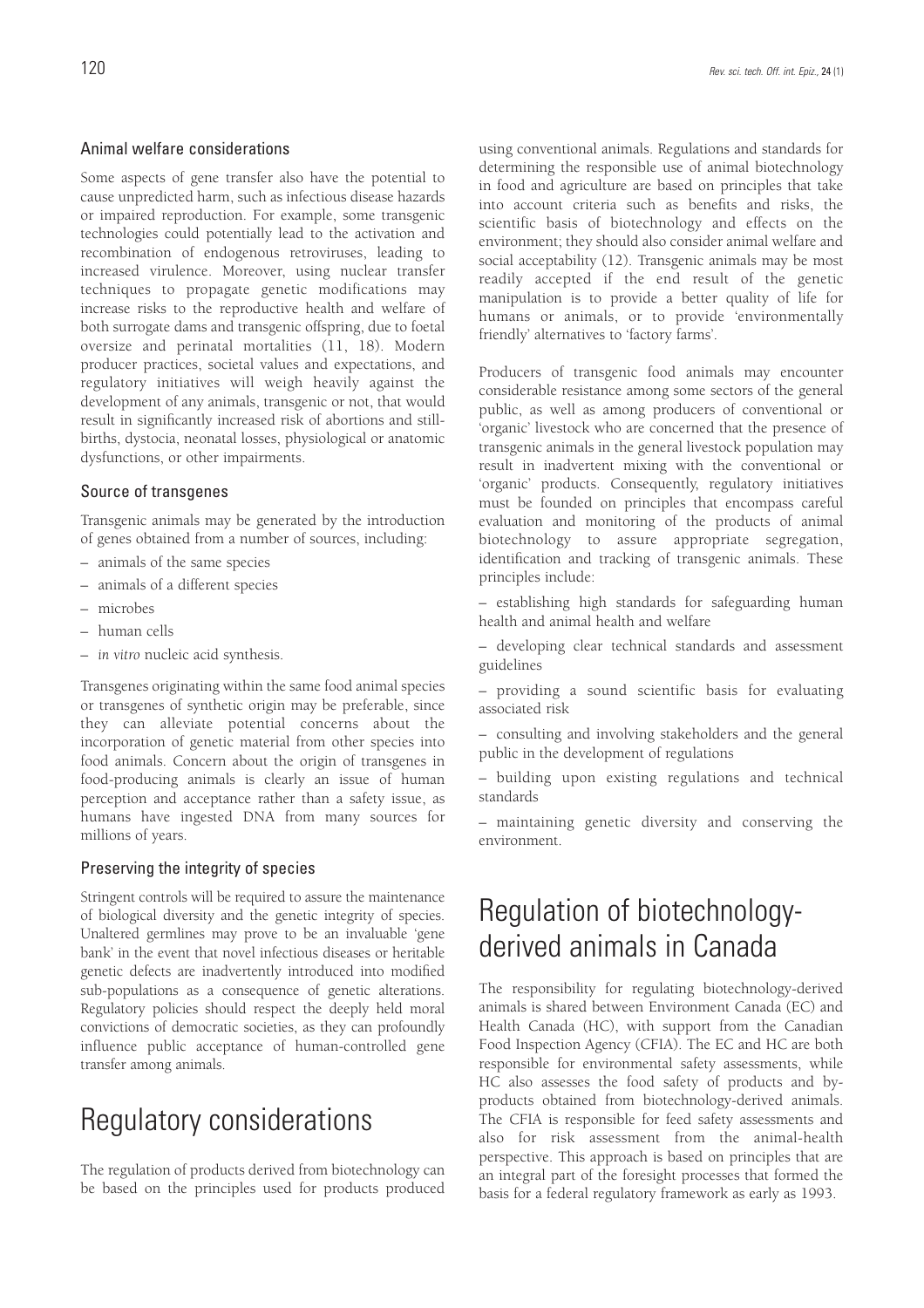**Table II Possible causes of unintended effects in transgenic animals**

| Event                   | <b>Mechanism</b>                                                                                                                                         | <b>Comments</b>                                                                                                                                                                                                                                                                                                                                                                                                                                                          |
|-------------------------|----------------------------------------------------------------------------------------------------------------------------------------------------------|--------------------------------------------------------------------------------------------------------------------------------------------------------------------------------------------------------------------------------------------------------------------------------------------------------------------------------------------------------------------------------------------------------------------------------------------------------------------------|
| Gene disruption         | Insertional mutagenesis through the random insertion of the<br>transgene into the host's genome                                                          | It has been estimated that between 5% and 10% of established<br>transgenic mice lines carry such mutations (35). The severity of any<br>effect on the host will largely depend on the function of the particular<br>host gene. Such mutations tend to be recessive and so do not become<br>evident until individuals are produced which are homozygous at the<br>site of insertion (36)                                                                                  |
| Activation of host gene | Action of inserted promoter and/or enhancer elements on host<br>genes adjacent to or some distance from the transgene<br>integration site                | A whole range of phenotypic consequences are said to be possible,<br>including interference with normal development and cancer induction<br>later in life (e.g. gene activation is the mechanism of cancer induction<br>in animals infected by a variety of retroviruses) (36)                                                                                                                                                                                           |
| Ectopic expression      | The novel protein is expressed in tissues where, or at a time<br>when, the promoter is not expected to be active                                         | Often referred to as 'leaky expression'. May be due to the action of a<br>neighbouring enhancer element or could result from basal-level<br>transcription at the site of integration (36)                                                                                                                                                                                                                                                                                |
| Pleiotropy              | In addition to, or instead of, the intended effect, expression<br>of the transgene results in multiple, often seemingly unrelated,<br>phenotypic effects | Can have both positive and negative impacts on the host animal. For<br>example, expression of the rainbow trout growth hormone gene in carp<br>had a positive influence on survival from fingerling size upwards when<br>they were subjected to a series of stressors and pathogens (6),<br>whereas growth hormone expression in transgenic Coho salmon has<br>resulted in severe morphological abnormalities to the head and jaw<br>due to overgrowth of cartilage (12) |

### **Federal regulatory framework for biotechnology**

The principles that formed the basis of the original framework continue to provide direction for all biotechnology regulatory initiatives in Canada, as mentioned in discussions at the CFIA consultation in 1999 (1). The framework allows the benefits of biotechnology products and processes to be achieved in a way that protects health, safety and the environment. The following key principles form the backbone of the framework:

*a)* to maintain Canada's high standards for protecting the health of workers, public and the environment

*b)* to use existing legislation and regulatory institutions to clarify responsibilities

*c)* to continue to develop clear guidelines for evaluating products of biotechnology, in line with national priorities and international standards

*d)* to provide a sound scientific basis on which to assess risk and evaluate products

*e)* to ensure the development and enforcement of Canadian biotechnology regulations in an open and consultative manner

*f)* to contribute to the prosperity and well-being of Canadians by fostering a favourable climate for investment, development innovation and adoption of sustainable Canadian biotechnology products and processes.

A key aspect of the Government of Canada's regulatory approach is that it is product-based rather than processbased. In other words, a product derived from a transgenic animal (milk, meat or a protein) would be regulated, not the process which introduced a transgene or a novel trait in the animal. This approach allows the regulatory agencies to take into consideration the substantial history of information related to foods that have long been safely consumed by humans, so as to help identify potential safety and nutritional issues.

### **Regulatory approach**

The regulatory approach is based not only on characteristics of the product, but also on adherence to the established performance standards and on the use of science-based risk assessment methodology to protect the health of people, livestock and the environment.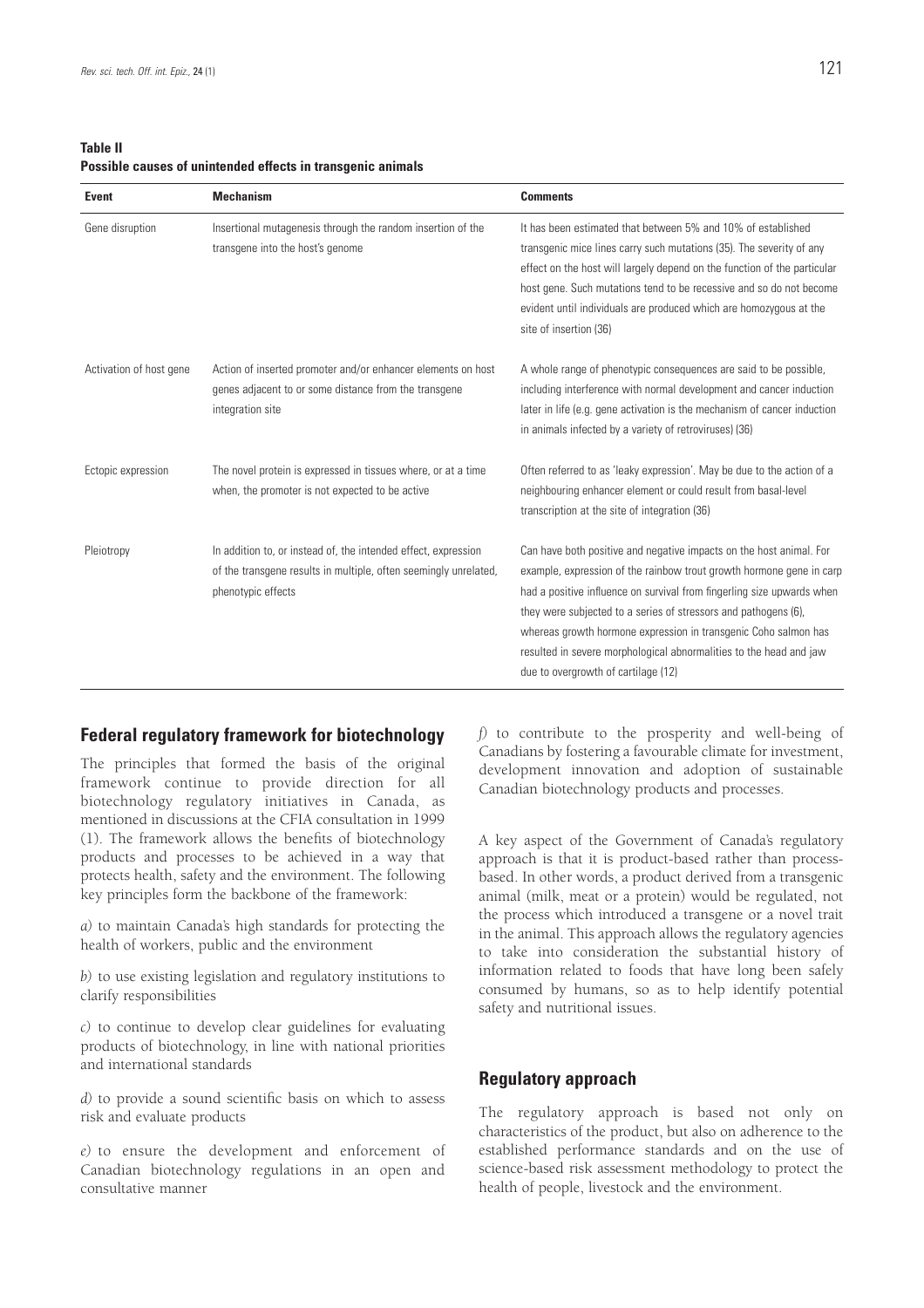All new substances, including living organisms, are governed by the Canadian Environmental Protection Act, 1999 (CEPA). This act is co-administered by EC and HC. The term biotechnology is defined in CEPA as 'the application of science and engineering to the direct or indirect use of living organisms or parts or products of living organisms in their natural or modified forms' (7). This legal definition casts a very wide net. By extension of the definition, all livestock manipulated through science and engineering are considered to be biotechnology-derived animals. Transgenic animals and clones of animals would fall under the category of biotechnology-derived animals. The classification of a product as 'new' is determined by whether or not the substance appears on the domestic substances list (DSL) maintained by the CEPA registry. Any substance not on the DSL is considered to be new.

Developers must notify EC and HC whenever a new substance is manufactured or imported; 'new' animals reported to these authorities are then evaluated for any risk to the environment and human health prior to import or manufacturing. The risk of products of biotechnology is further assessed on the basis of the use for which the products are intended. A case in point is a transgenic animal modified to better metabolise phosphate, and hence reduce the phosphate load in the environment. The intent of developers of such an animal could be to introduce the milk of these animals into the human food chain, and to render the rest of the animal into animal feed. Risk would have to be separately assessed for these distinct uses.

Risk assessment for such animals may in future be dealt with in a similar way to plants with novel traits (PNTs). In Canada, regulators from the Plant Biosafety Office (PBO) and the CFIA have a policy of 'no split approvals' for PNTs. In accordance with this policy, developers are requested to submit three notification packages simultaneously to three Government departments and agencies. Specifically, one notification package must be submitted to the PBO and the CFIA for release of the PNT into the environment; a second goes to HC for a safety assessment of the product as a novel food; and a third to the CFIA for an examination of the safety of the PNT as a novel feed. Currently, EC, HC and the CFIA are in discussion to determine whether the current approach of 'no split approvals' can be extended to biotechnology-derived animals. For a transgenic animal intended for multiple uses, under a no-split-approval policy as described above, the three notifications would be directed to EC and HC for release into the environment, to HC for approval as a novel food and to the CFIA for animal health and novel feed assessments. Until a decision has been taken about this policy, a two-tiered approach will apply.

Under this two-tiered approach, notifiers will first apply to EC and HC for approval to release the biotechnologyderived animal into the environment. Once the application is granted, the notifiers must apply to the appropriate department, depending on the intended use of the product derived from the animal. For example, an application for approval of milk to be introduced into the human food chain must be made to HC, while the CFIA is responsible for approval of feed for consumption by livestock. Notifiers are encouraged to discuss and meet with regulatory officials prior to submitting the notification packages for assessment.

Health Canada's Novel Foods Regulations (10) uses 'substantial equivalence' as a guide to the safety evaluation of three main aspects:

- molecular characterisation
- nutritional similarities
- toxicological assessment, including allergenicity data.

The product is evaluated for 'substantial equivalence' to its conventional counterpart, and if the conditions laid down for food safety are met, then the product may be released for use. However, if any unintended effects are observed during the post-approval phase, the developers are required to report the findings and the product may be subject to re-evaluation.

Officials of the CFIA are responsible for administering both the Health of Animals Act (HAA) and Regulations (5, 6) and the Feeds Act and Regulations (3, 4). The HAA is 'an act respecting diseases and toxic substances that may affect animals or that may be transmitted by animals to persons, and respecting the protection of animals'. The CFIA officials examine animal-health concerns such as the potential transmission of animal pathogens during the import of conventional livestock and their germplasm. In addition, Agency officials in the Animal Biotechnology Unit and the Biohazard Safety and Containment Units have proposed a model for establishing a mechanism to contain animal pathogens that may be transmitted or borne by transgenic animals bred via retroviral vectors. Following peer review, this model will provide a basis for developing guidelines for the containment of transgenic animals developed through retroviral vectors.

The Feeds Section of the CFIA is responsible for administering the Feeds Act and Regulations and for approving feeds. In Canada, a feed is considered 'novel' if it comprises an organism or organisms, or parts or products thereof, that have a novel trait or have not been previously used in Canada. The Feeds Act and Feeds Regulations (3, 4) require that all single-ingredient feeds be evaluated prior to their use in livestock feeds. This applies to both imported and domestically manufactured products. The relevant standards and labelling requirements are specified in the legislation. Novel feed products being developed or tested in feeding trials are subject to regulatory requirements. Data submissions for a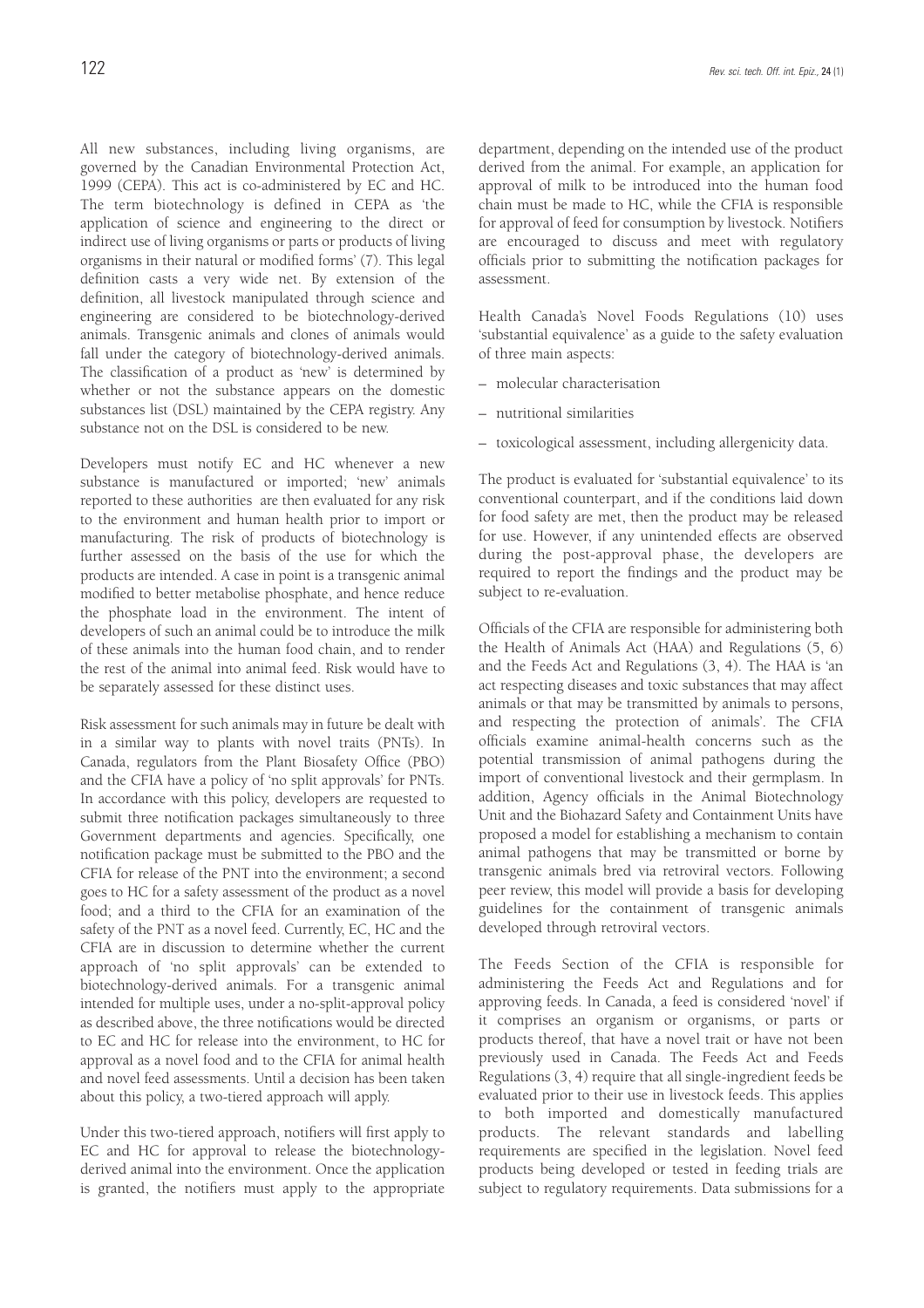novel feed should include a description of the organism and the genetic modification, the intended use, and the environmental fate, including a determination of whether the gene products or their metabolic products will reach the human food chain. The importation of a novel feed requires a safety assessment of the feed before entry into Canada is authorised.

# **Conclusions**

Genetically modified livestock in agriculture are already an experimental reality, and may soon become a commercial reality. The challenge is to see whether the existing regulatory model will work and whether current marketing practices will be appropriate for this challenge. The acid test of regulatory policy and industry practices will be their capacity to build consumer confidence. At the same time, scientists engaged in the development of transgenic livestock intended to supply food must recognise that regulators and society see transgenic technology as a considerable shift from traditional animal breeding practices. Livestock breeding is – and will continue to be – a balancing act of multiple trait selection, and it is naïve to

believe that transgenes will become so important as to monopolise the selection process.

Regulatory requirements for transgenic livestock are not yet definitive, but clearly have the potential to affect important areas such as trade certification, animal identification, product identity and traceability. Based on the principle of responsible stewardship, the government should build public confidence by developing clear and appropriate regulatory pathways for the oversight of transgenic livestock technology. With the technology clock ticking, regulators, producers and consumers have a narrow window of opportunity to develop a consensus about this technology and work together in a responsible, transparent manner to propose a science-based regulatory system.

#### m.

# **Canada : aspects réglementaires concernant les animaux issus des biotechnologies**

H.P.S. Kochhar, G. Adlakha-Hutcheon & B.R. Evans

#### **Résumé**

Les initiatives réglementaires relatives aux animaux d'élevage issus des biotechnologies visent la santé animale, l'impact environnemental et le principe général de sécurité des aliments et des produits dérivés. Les cadres réglementaires existants ont été élargis pour tenir compte de ces nouvelles préoccupations. Les craintes du public et les attentes sociales poussent les infrastructures réglementaires à un niveau de contrôle et de responsabilisation tel que les dispositions en vigueur devraient permettre d'assurer un degré de confiance, de transparence et d'efficacité acceptables. Tout régime réglementaire doit rester « neutre », c'est-à-dire ne pas « faciliter » ni « restreindre » la procédure d'agrément des produits et des sous-produits tirés des animaux issus des biotechnologies.

### **Mots-clés**

Acceptation du public – Animal d'élevage issu de la biotechnologie – Impact environnemental – Réglementation – Santé animale – Sécurité alimentaire – Technologie de la reproduction – Technologie transgénique.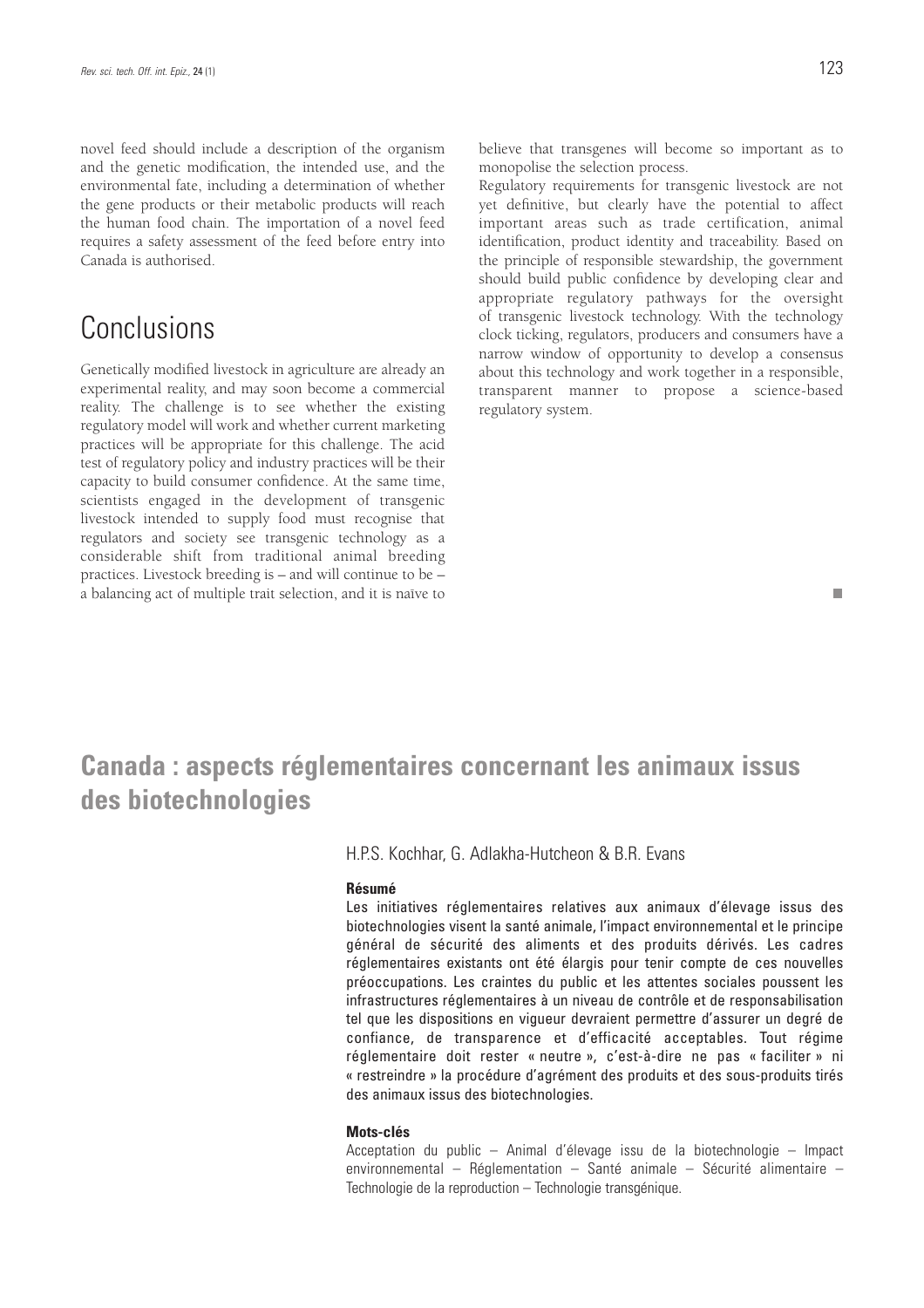# **La dimensión reglamentaria de la obtención de animales por medios biotecnológicos en Canadá**

H.P.S. Kochhar, G. Adlakha-Hutcheon & B.R. Evans

#### **Resumen**

En Canadá, las iniciativas para reglamentar la obtención de bovinos por medios biotecnológicos se han centrado en la sanidad animal, los posibles efectos ambientales y el concepto general de inocuidad de los alimentos y subproductos procedentes de esa clase de animales. Lo que se ha hecho para dar cabida a estas nuevas preocupaciones es dar una interpretación flexible a los dispositivos reglamentarios vigentes. Las preocupaciones y expectativas de la sociedad llevan a endurecer los controles y la exigencia de responsabilidad dentro de dichos dispositivos hasta niveles que en principio basten para mantener un grado adecuado de fiabilidad, transparencia y eficacia. Un ordenamiento reglamentario bien concebido debe ser 'neutral', esto es, ni 'facilitar' ni 'dificultar' la aprobación de productos o subproductos procedentes de animales obtenidos por medios biotecnológicos.

#### **Palabras clave**

Aceptación pública – Bovino obtenido por biotecnología – Efecto ambiental – Inocuidad de los alimentos – Regulación – Sanidad animal – Técnica de transgénesis – Tecnología reproductiva.

 $\mathcal{C}^{\mathcal{A}}$ 

# **References**

- 1. Canadian Food Inspection Agency (CFIA) (1999). Consultation on regulating livestock animals and fish derived from biotechnology. Session report. Website: www.inspection.gc.ca/english/sci/biotech/tech/aniconsulte. shtml (accessed on 21 March 2005).
- 2. Council for Agricultural Science and Technology (CAST) (2003). – Animal agriculture's future through biotechnology. Part 1. Biotechnology in animal agriculture: an overview. CAST, Ames, Iowa, 12 pp.
- 3. Department of Justice Canada (1983). Feeds Regulations. Website: laws.justice.gc.ca./en/F-9/SOR-83-593/fulltoc.html (accessed on 25 April 2005).
- 4. Department of Justice Canada (1985). The Feeds Act. Website: laws.justice.gc.ca./en/F-9/index.html (accessed on 25 April 2005).
- 5. Department of Justice Canada (1999). Health of Animals Act. Website: laws.justice.gc.ca/en/H-3.3/64369.html (accessed on 26 April).
- 6. Department of Justice Canada Health of Animals Regulations. Website: laws.justice.gc.ca/en/H-3.3/C.R.C. c.296/131364.html (accessed on 26 April).
- 7. Environment Canada/Health Canada (EC/HC) (2001). Guidelines for the notification and testing of new substances: organisms. Pursuant to 'the new substances notification regulations of the Canadian Environmental Protection Act, 1999'. Environment Canada and Health Canada. Website: collection.nlc-bnc.ca/100/200/301/environment\_can/ guidelines notif organi-e/epsm 455.pdf (accessed on 21 March 2005).
- 8. Evans B.R. (1999). The prospects for international regulatory interventions in embryo transfer and reproductive technologies in the next century. *Theriogenology*, **51** (1), 71-80.
- 9. Golovan S.P., Meidinger R.G., Ajakaiye A., Cottrill M., Wiederkehr M.Z., Barney D., Plante C., Pollard J., Fan M.Z., Hayes M.A., Laursen J., Hjorth J.P., Hacker R.R., Phillips J.P. & Forsberg C.W. (2001). – Pigs expressing salivary phytase produce low phosphorus manure. *Nature Biotechnol*., **19** (10), 741-745.
- 10. Health Canada (1999). Novel Foods Regulations. Division 28 of the Food and Drugs Regulations. Website: www.hcsc.gc.ca/food-aliment/mh-dm/ofb-bba/nfi-ani/e\_ division28.html (accessed on 26 April 2005).